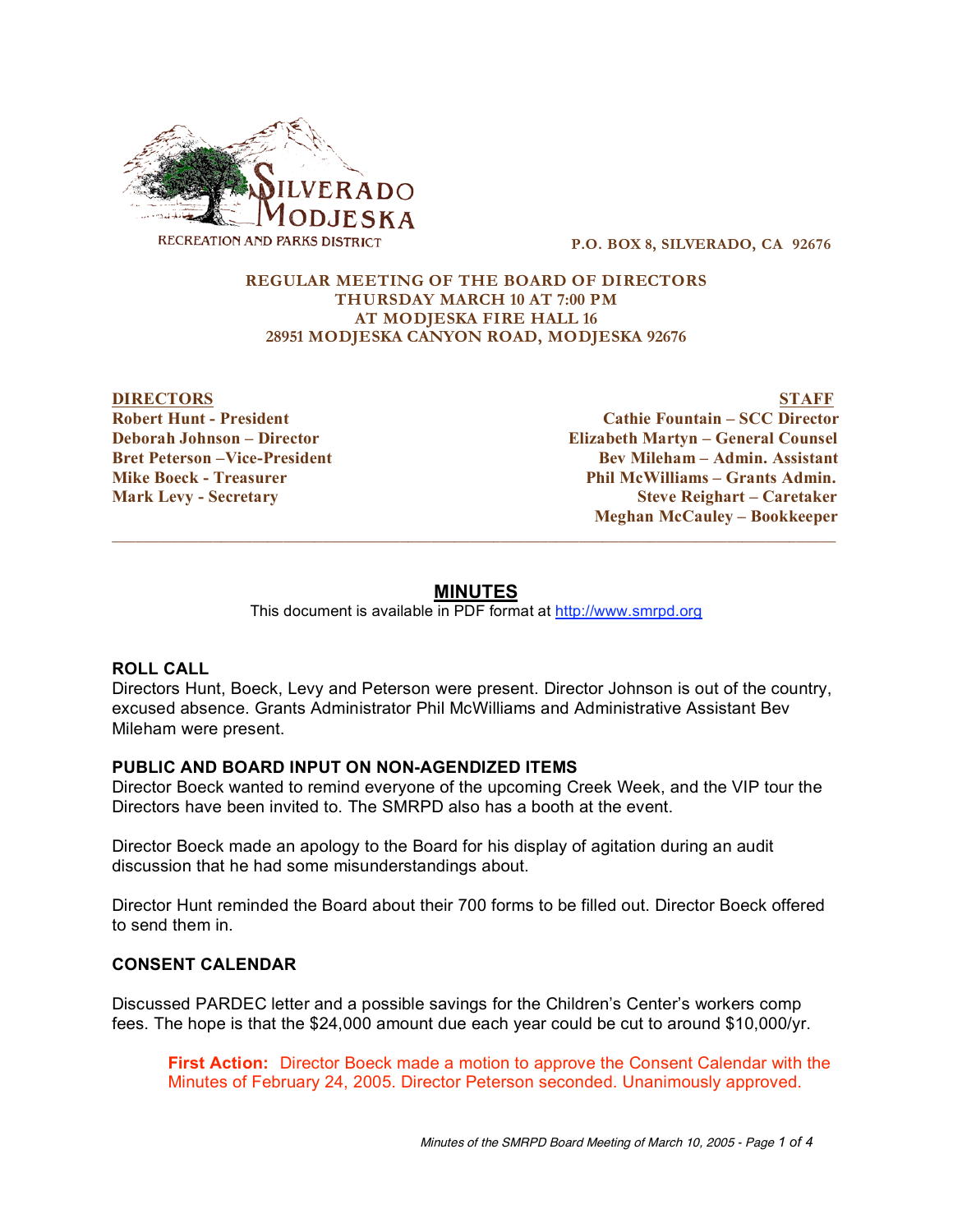# **TREASURERS REPORT**

**Second Action:** Director Boeck made a motion to approve payment of transmittal 03-05A for \$100.00 total for Directors compensation. for the Regular Board Meeting of February 24, 2005 to:

- 1. Director Boeck \$50.00
- 2. Director Levy \$50.00

Director Levy seconded the motion. Unanimously approved

**Third Action:** Director Boeck made a motion to approve payment of transmittal 03-05B for \$2,566.27 total to:

- 1. SBC \$46.82 714-649-2428, 714-6492850 2/10/05
- 2. Hale & Company \$375.00 Inv. Dated 2/28/05 ( DISTRICT AUDITOR)
- 3. SCWD (water) \$565.50 Acct. #100001600, 10059300, 1005960, 3/1/05
- 4. Ware Disposal \$210.94 Inv. #53101038, 53101039
- 5. Cori Combs \$524.66 Reimbursement and Cleaning Payment for February (OUTGOING CARETAKER)
- 6. Phil McWilliams \$220.00 Inv. 1/1/05 thru 1/30/05 (GRANTS ADMIN.)
- 7. Meghan McCauley \$250.00 Inv. #05-30 (DISTRICT BOOKKEEPER)
- 8. Robert Hunt \$ 373.35 Reimbursement for paint purchased for Modjeska CC

Director Levy seconded the motion. Unanimously approved.

**Fourth Action:** Director Hunt added to the Agenda a motion to pay \$500.00 for the month of February to Cori Combs for maintenance. (The vote is to confirm what the Board had previously decided but did not formally vote on). Director Boeck seconded. Unanimously approved.

Discussed a few ideas of how to get the Districts bills paid more efficiently. Director Boeck mentioned using the B of A account. Director Hunt said that there needs to be a vote on any checks written out of that account, with the exception of previously authorized regular Rec Program transactions.

### **OTHER DISTRICT BUSINESS**

The Directors reviewed quotes for work on the Caretaker's Residence.

**Fifth Action:** Director Boeck made a motion to enter into a contract with Steve Reighart in the amount of \$10,000 for improvements and additions to the Caretaker's Residence. Director Levy seconded. Unanimously approved.

The Directors discussed having a formal contract prepared and Director Hunt will contact District Counsel in this regard.

**Sixth Action:** Director Boeck made a motion to approve an increased cost from \$400.00 to \$800.00 total for asbestos testing in the Silverado and Modjeska Centers. Director Peterson seconded. Unanimously approved.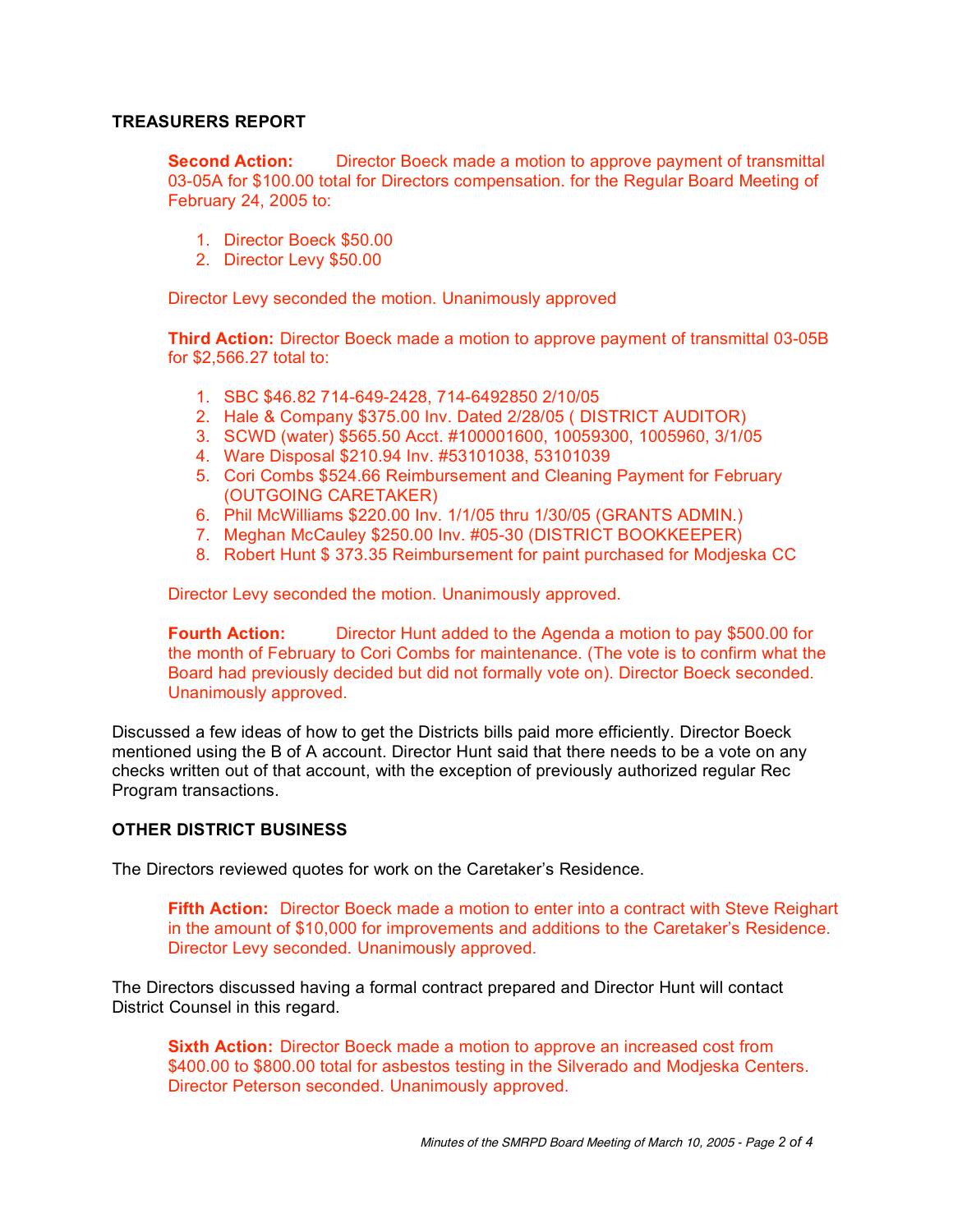Grants Administrator Phil McWilliams discussed the work that's needed at both the community centers. The estimates are higher than previously thought. He will see how things finalize out and let the Board know if costs estimated have changed.

Director Hunt spoke to the need to winnow out parts of the proposed project to get costs in line with available funds. Director Peterson would like the costs to be turned in to Directors so they could discuss things more clearly. The Board will have a review session at the next meeting, with the Architect in attendance.

The Amended FY 2004-2005 Budget was not ready and will be considered at a later time.

# **COMMITTEES**

**RECREATION (Levy, Peterson)** - Director Levy said that he has ordered the sign and trailer that was discussed by the Board and is to be used for community events. He also mentioned that the Casino trip is cancelled because the proximity to Easter was resulting in low turnout (nobody so far). A request was issued for recreation submissions to go into the next spring brochure.

Director Boeck said that the Orange County Wild Website is running. He also mentioned that next years Creek Week could be hosted by SMRPD.

Director Peterson mentioned the possibility of organizing weekly beach trips this summer.

**TRAILS AND OPEN SPACE ACQUISITION (Boeck)** - A discussion of Open Space Management financing was led by Director Boeck. General Counsel Betsy Martyn will be asked to attend the next board meeting to help with finance option ideas.

President Hunit designated Directors Boeck, Peterson and Levy as the District's representatives at anticipated Open Space management meetings. Director Boeck is the primary delegate, Directors Peterson and Levy are alternates.

Discussed the Sil-Mod Plan, and its original 200 pages that was watered down to 11 pages. Director Boeck is concerned about the many details that have been taken out of the original plan. He is going to check into the updated 2005 plan and try to get the detail put back into it.

Director Boeck brought in a map of the proposed Williams Canyon project. He is working with the county and sending in the District's comments to oppose the zone changes they have proposed. The Board thought the Sil-Mod plan should be upheld. Williams Canyon people will be asked for their comments on this project and they will be put into the SMRPD files.

**Seventh Action:** Director Hunt made a motion to extend the meeting past 9:30. Director Peterson seconded. Unanimously approved.

**LAFCO Municipal Service Review,** *ad hoc* **(Levy, Boeck)** - Director Levy commented on the LAFCO MSR meeting he and others attended. He was very pleased with the meeting, and felt that the testimony given by members of the community who attended and spoke was a positive influence. Director Hunt would like to get the community more involved in these meetings.

**Children's Center Liaison,** *ad hoc* **(Hunt, Johnson)** - The Children's Center's financial situation was discussed by the Board. It is still serious. Maintenance issues and workers comp